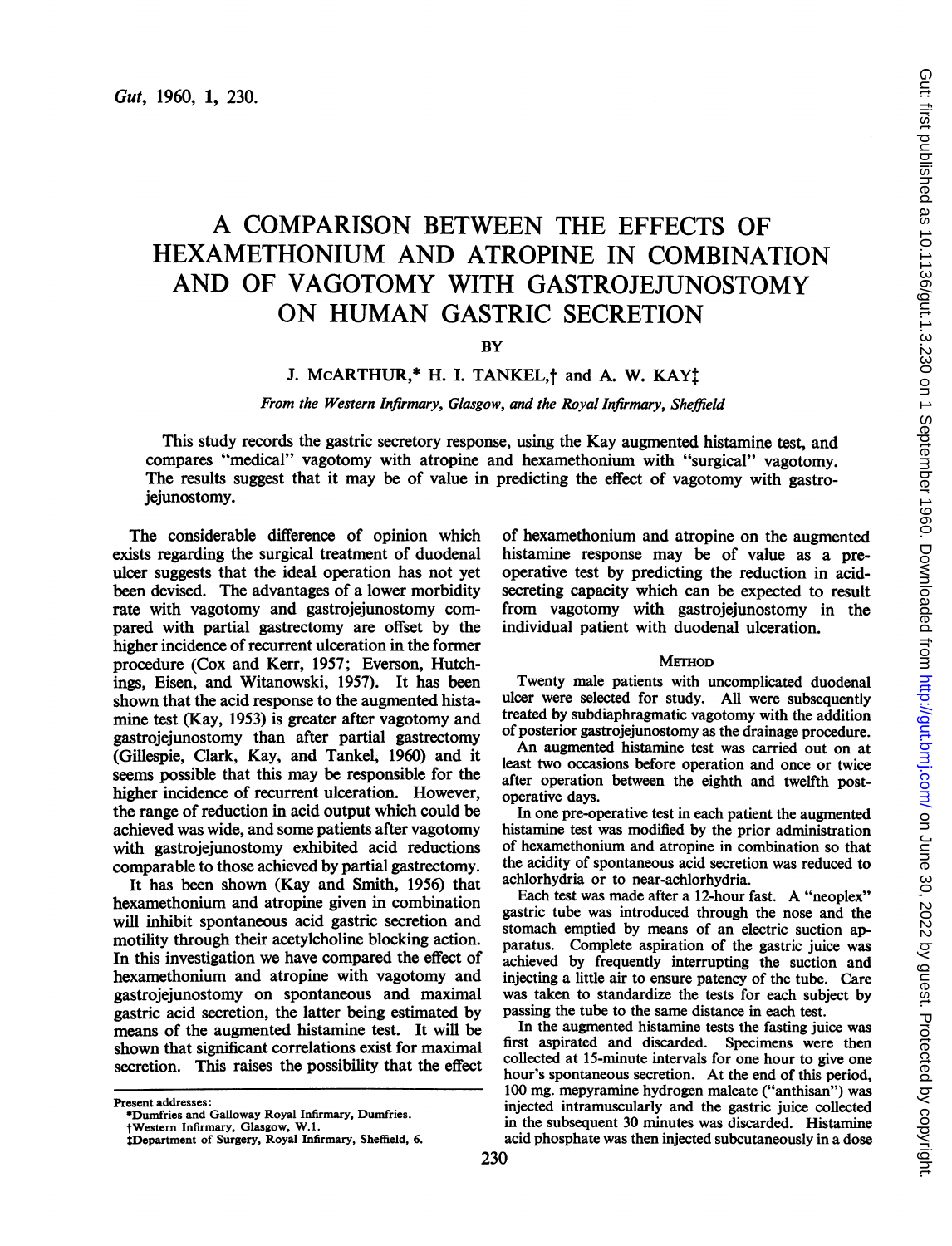of 004 mg./kg. body weight and specimens collected at 15-minute intervals for a further 45 minutes. The last two specimens together were taken to represent the maximal histamine response.

In the modified tests, hexamethonium bromide, 50mg., with atropine, 0-325 mg., was given as a single intramuscular injection after the fasting gastric juice had been aspirated. Thereafter, 15-minute specimens were taken for 75 minutes. The acid output in the last specimen was taken to represent the effect of the combination of drugs on the spontaneous secretion. Anthisan was now given and the test completed as a standard augmented histamine test.

Each specimen was measured for volume in millilitres, free acid (by titrating against N/10 NaOH with Topfer's indicator), and the presence or absence of bile was also noted. The output of acid was expressed in milliequivalents HCl per half hour for both spontaneous secretion and the maximal histamine secretion. The percentage change due to hexamethonium and atropine and to vagotomy with gastrojejunostomy was then calculated for each patient. The means of these were calculated both arithmetically and geometrically, since the latter gives a more accurate estimation of the means of percentages than does the arithmetic mean. The regression equations were calculated to four decimal places and then rounded off to two decimal places.

In the following presentation, the use of hexamethonium and atropine will be referred to as "medical" vagotomy and that of vagotomy with gastrojejunostomy as "surgical" vagotomy.

#### **RESULTS**

MAXIMAL HISTAMINE RESPONSE: ACID OUTPUT.-The acid outputs in response to the augmented histamine test before and after "medical" and

"surgical" vagotomy are shown in Table I. A reduction was effected in all cases after hexamethonium and atropine; the mean reduction was  $37.3\%$ , which is statistically significant at the  $1\%$  level. Vagotomy with gastrojejunostomy likewise produced a reduction in the augmented histamine response in all cases, the mean reduction being  $59.1\%$  which is also statistically significant at the  $1\%$  level. This reduction was generally greater than that following hexamethonium and atropine and the difference between the two is also significant statistically. It will be noted that in patients Nos. 8, 9, and 19 the response to surgery was less than that due to "medical" vagotomy.

The volume outputs (Table II) after "medical" vagotomy show a mean reduction of  $34.6\%$  which is of the same order as the reduction in acid output (mean  $37.3\%$ ). However, the reduction in volume after operation  $(32.8\%)$  is proportionately very much less than the reduction in acid output (59.1%). This picture of a larger than expected volume after operation may be explained by reflux of bile and duodenal juice through the gastrojejunostomy stoma. However, more information can be obtained by examining the correlations between the sets of data.

Fig. <sup>1</sup> shows the acid outputs in response to the augmented histamine test after "medical" vagotomy (M) plotted against the simple augmented histamine outputs (P). There is a significant correlation between the two sets of data  $(r = 0.7930, P < 0.01)$ and the regression of <sup>P</sup> on M is given by

 $M = 0.44P + 3.10$  (equation 1) (standard error of the estimate  $= \pm 1.89$ .

| Patient<br>No.                                                                          | Before<br>Vagotomy<br>(P)                                                                                              | After<br>"Medical"<br>Vagotomy<br>(M)                                                                     | $%$ Reduction                                                                                                    | After<br>"Surgical"<br>Vagotomy<br>(S)                                                      | $%$ Reduction                                                                                                        |
|-----------------------------------------------------------------------------------------|------------------------------------------------------------------------------------------------------------------------|-----------------------------------------------------------------------------------------------------------|------------------------------------------------------------------------------------------------------------------|---------------------------------------------------------------------------------------------|----------------------------------------------------------------------------------------------------------------------|
|                                                                                         | $23 - 6$<br>$17 - 8$<br>$18-1$<br>$21 - 6$<br>$16 - 1$<br>$10-6$<br>$17-3$<br>$16-1$                                   | $13-6$<br>$10-5$<br>$11-0$<br>$14 - 4$<br>$8-5$<br>7.5<br>14.5<br>8.9                                     | $42 - 4$<br>41.0<br>39.2<br>$33 - 3$<br>47.2<br>$29 - 2$<br>16.2<br>44.7                                         | 6.3<br>6.5<br>6.4<br>4.5<br>5.0<br>5.3<br>$11 - 8$<br>$9 - 1$                               | 73.3<br>63.5<br>$64 - 6$<br>79.2<br>$68 - 9$<br>$50 - 0$<br>$31-8$<br>43.5                                           |
| 8<br>9<br>$\frac{10}{11}$<br>$\frac{12}{13}$<br>14<br>15<br>$\frac{16}{17}$<br>18<br>19 | $28 - 6$<br>$30 - 7$<br>$14 - 0$<br>21.9<br>$23 - 0$<br>$16 - 6$<br>21.9<br>$13 - 1$<br>$18 - 7$<br>$12 - 2$<br>$17-6$ | $15 - 7$<br>13.5<br>7.6<br>$13 - 4$<br>13.5<br>$11-3$<br>16.5<br>$9 - 1$<br>$13 - 1$<br>$5 - 5$<br>$11-6$ | $45 - 1$<br>56.0<br>$45 - 7$<br>$38 - 8$<br>41.3<br>31.9<br>$24 - 7$<br>$30 - 5$<br>$30 - 0$<br>54.9<br>$34 - 1$ | $17 - 7$<br>$6 - 8$<br>$2-0$<br>$8-1$<br>7.7<br>$0-0$<br>9.9<br>7.2<br>7.6<br>$1-3$<br>12.1 | $38 - 1$<br>77.9<br>$85 - 7$<br>63.0<br>66.5<br>$100 - 0$<br>$54 - 8$<br>$45 - 0$<br>$59 - 4$<br>$\frac{89.3}{31.2}$ |
| 20<br>Arithmetic mean<br>Geometric mean<br>$\pm$ S.D.                                   | 26.5<br>19.30<br>5.56                                                                                                  | 13.6<br>$11 - 67$<br>$3 - 10$                                                                             | 48.7<br>$38 - 7$<br>$37 - 3$                                                                                     | $11-8$<br>7.36<br>4.21                                                                      | $55 - 5$<br>$62 - 1$<br>$59 - 1$                                                                                     |

TABLE <sup>I</sup> COTOMY ON AUGMENTED HISTAMINE BY

\*Acid output is expressed in mEq./half hour.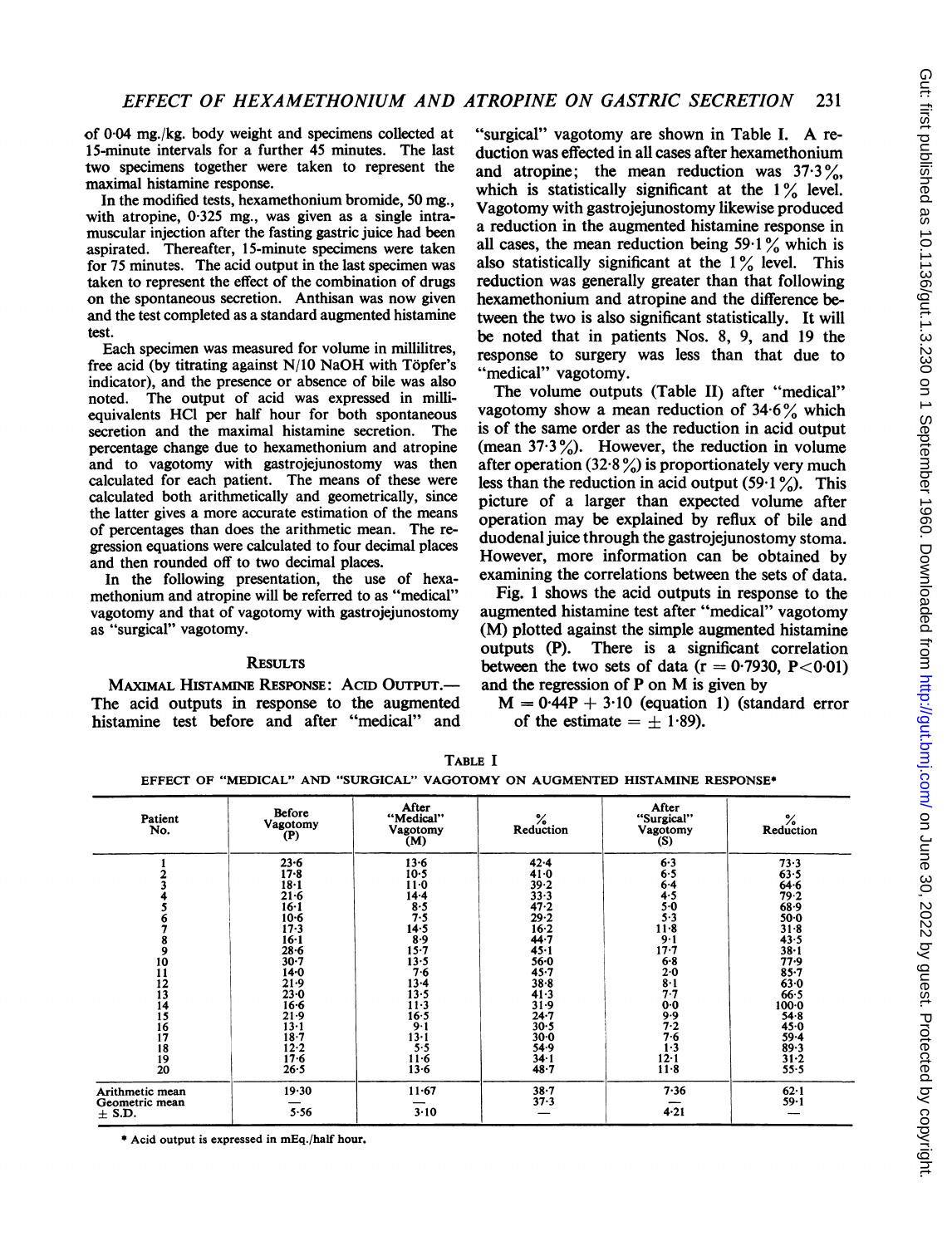| Patient<br>No.                                                      | <b>Before</b><br><b>Vagotomy</b><br>(P)                                                                                                  | After "Medical"<br>Vagotomy<br>(M)                                                                                             | ℅<br>Reduction                                                                                                                                                                                          | After "Surgical"<br>Vagotomy<br>(S)                                                                                             | ℅<br>Reduction                                                                                                                                                                                   |
|---------------------------------------------------------------------|------------------------------------------------------------------------------------------------------------------------------------------|--------------------------------------------------------------------------------------------------------------------------------|---------------------------------------------------------------------------------------------------------------------------------------------------------------------------------------------------------|---------------------------------------------------------------------------------------------------------------------------------|--------------------------------------------------------------------------------------------------------------------------------------------------------------------------------------------------|
| 9<br>10<br>11<br>12<br>13<br>14<br>15<br>16<br>17<br>18<br>19<br>20 | 195<br>144<br>142<br>171<br>148<br>113<br>144<br>147<br>228<br>236<br>123<br>184<br>186<br>166<br>205<br>124<br>163<br>139<br>147<br>225 | 113<br>98<br>99<br>126<br>80<br>73<br>134<br>75<br>124<br>133<br>68<br>116<br>117<br>92<br>151<br>98<br>99<br>59<br>103<br>112 | $42 - 0$<br>31.9<br>30.3<br>$26 - 3$<br>45.9<br>$35 - 4$<br>6.9<br>$49 - 0$<br>$45 - 6$<br>$43 - 6$<br>44.7<br>$37 - 0$<br>$37 - 1$<br>44.6<br>26.3<br>$21 - 0$<br>39.3<br>$57 - 6$<br>29.9<br>$50 - 2$ | 97<br>77<br>131<br>78<br>62<br>48<br>123<br>107<br>160<br>138<br>66<br>104<br>124<br>59<br>114<br>95<br>152<br>57<br>125<br>119 | $50-3$<br>46.5<br>$7 - 7$<br>$54 - 4$<br>$58 - 1$<br>57.5<br>$14 - 6$<br>$27 - 2$<br>$29 - 8$<br>41.5<br>46.3<br>43.5<br>$33 - 3$<br>64.5<br>44.4<br>$23 - 4$<br>6.7<br>59.0<br>$15 - 0$<br>47.1 |
| Arithmetic mean<br>Geometric mean<br>$\pm$ S.D.                     | 166.5<br>37.3                                                                                                                            | $103 - 5$<br>$25 - 0$                                                                                                          | $37 - 2$<br>$34 - 6$                                                                                                                                                                                    | $101 - 8$<br>$34 - 1$                                                                                                           | $38 - 5$<br>32.8                                                                                                                                                                                 |

TABLE II EFFECT OF "MEDICAL" AND "SURGICAL" VAGOTOMY ON AUGMENTED HISTAMINE RESPONSE\*

\* Volume is expressed in ml./half hour.

Similarly Fig. <sup>1</sup> also shows the post-operative outputs (S) plotted against the pre-operative outputs (P). The correlation is again significant  $(r = 0.5195; 0.02 > P > 0.01)$  and the regression of S on P is given by

 $S = 0.40P - 0.29$  (equation 2) (standard error of the estimate  $\pm$  3.60).

It is obvious by inspection of the equations that the two relationships are similar and that the difference between them is almost constant as is



FIG.  $1$ .-The correlations of the pre-operative data with "medical" vagotomy and with "surgical" vagotomy are shown (acid outputs in mEq./half hour). The similarity between the two relationships can be clearly seen, the lines being almost parallel so that the differences at anypoint are almost constant.

indicated by the fact that the lines on the graph are almost parallel. The regression coefficients 0-44 and 0.40 are not significantly different from each other  $(t = 0.50; 0.7 > P > 0.6)$  and suggest that "medical" vagotomy reduces the output by  $56\%$ while surgery reduces the output by  $60\%$  and that the difference between "medical" and "surgical" vagotomy resides mainly in the constants which are significantly different from each other  $(t = 8.04)$ :  $P < 0.01$ ).

When the actual individual differences between M and S, i.e., the differences between "medical" and "surgical" vagotomy, are plotted against the corresponding values of P the regression equation is found to be

 $M-S=4.31+0.04(P-19.3)$ 

and since 0.04 is <sup>a</sup> very small factor of P and is not significantly different from zero, the equation may be reduced to

 $M - S = 4.31$  (equation 3) The same answer is obtained by subtract ing equation 2 from equation 1 when allowance is made for rounding.

Thus by each of these methods the difference between "medical" (M) and "surgical" (S) vagotomy is shown to be a 0 constant independent of P, the initial secretory activity of the stomach, and with a mean value of 4.31.

> Can the differences between "medical" vagotomy and "surgical" vagotomy be explained purely on the basis of the gastrojejunostomy stoma?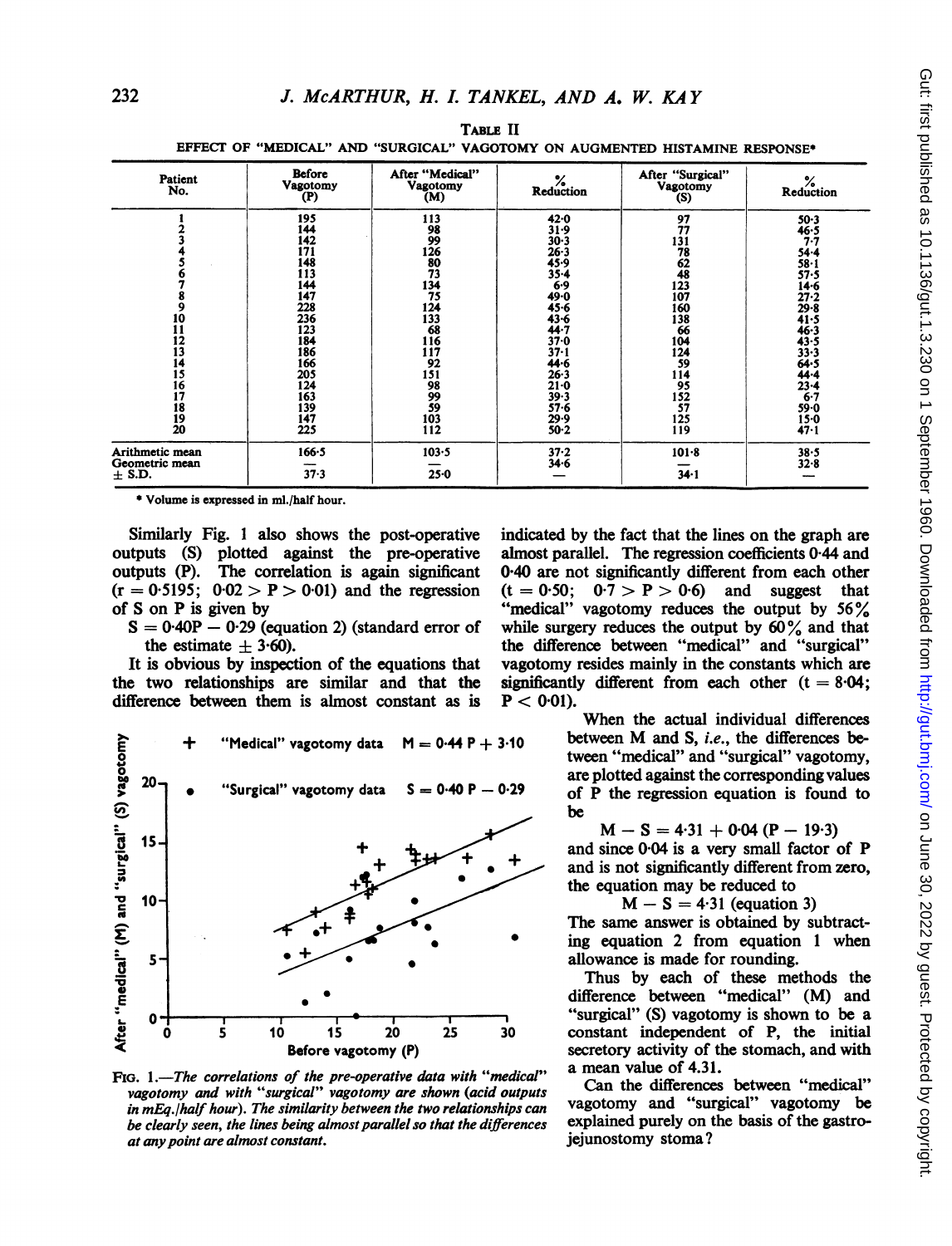

FIG. 2.—The relationship between the acid output responses to "medical" and "surgical" vagotomy with the corresponding 95% confidence limits.

Kay, and McArthur, 1960) we have shown that of the estimate =  $\pm$  17.73). In a previous paper (Tankel, Gillespie, Clark, there is a significant correlation between the preoperative acid outputs (P) and the outputs after simple gastrojejunostomy (G).

The relationship is given by the regression equation

which was reduced to

 $G - P = 4.94*$  (equation 4).

and it was argued that the constant 4'94 was the mean loss in output due to a combination of neutralization by the passage of intestinal juice into the stomach and loss across the stoma, and was independent of the initial secretory activity of the stomach. If the difference between "medical" vagotomy and "surgical" vagotomy is the same as the difference between pre- and post-gastrojejunostomy then it would suggest that the difference between "medical" and "surgical" vagotomy is due solely to the presence of a gastrojejunostomy stoma. In fact, this is so, and the constant 4-31 is not significantly different from the constant 4.94  $(t = 0.65; 0.6 > P > 0.5)$ . Therefore, the difference between the responses to the augmented histamine test after "medical" vagotomy and after "surgical" are probably due solely to the effects of the gastrojejunostomy. However, this point can be approached more directly.

Fig. 2 shows the outputs after "medical"

\*This is obtained as follows:- $G = 1.0345P - 5.5289$  $= P + 0.0345 \times 17.0035 - 5.5289$ (Since the mean value of P = 17.0035)<br>= P + 0.5866 - 5.5289

$$
= P + 0.5600
$$
  
= P + 4.9423.

 $S = 0.82 \text{ M} - 2.20$  vagotomy (M) plotted directly against the outputs  $r = 0.6018$  after gastrojejunostomy with vagotomy (S). There is a significant correlation  $(r = 0.6018; P < 0.01)$ and the regression of M on <sup>S</sup> is given

> $S = 0.82M - 2.20$  (equation 5) (standard error of the estimate  $= +3.37$ ).

The factor  $0.82$  is not significantly different from 1.00 (t = 0.58;  $0.6 > P > 0.5$ ) and the equation can thus be reduced to

 $S = M - 4.31$ 

since the mean value of  $M = 11.67$ <br>or  $M - S = 4.31$  (equation

 $M - S = 4.31$  (equation 6)

which is identical with equation 3 and helps to confirm the argument already outlined.

 $\frac{1}{5}$  10 15 20 25 MAXIMAL HISTAMINE RESPONSE: VOLUME.—<br>
Fig. 3 shows the volumes after "medical" vagotomy<br>
After "medical" vagotomy (M)  $(M)$  plotted against the volumes of the pre-operative augmented histamine response (P). There is a significant correlation ( $r = 0.7048$ ; P < 0.01) between the two sets of data and the regression of P on M is given by

 $M = 0.47P + 24.90$  (equation 7) (standard error of the estimate =  $\pm$  17.73).

Similarly Fig. 3 shows the volumes after "surgical" vagotomy (S) plotted against the pre-operative volumes (P). There is again a significant correlation is given by the regression equation (r = 0.5745; P < 0.01) and the regression of  $G = 1.03P - 5.53$  P on S is given by P on S is given by

 $S = 0.52P + 14.54$  (equation 8) (standard error of the estimate =  $\pm$  27.88).



FIG. 3.-The correlations of the pre-operative data with "medical" vagotomy and with "surgical" vagotomy are shown (volumes in ml./half hour). There is a similarity between the two relationships and the lines are almost superimposed.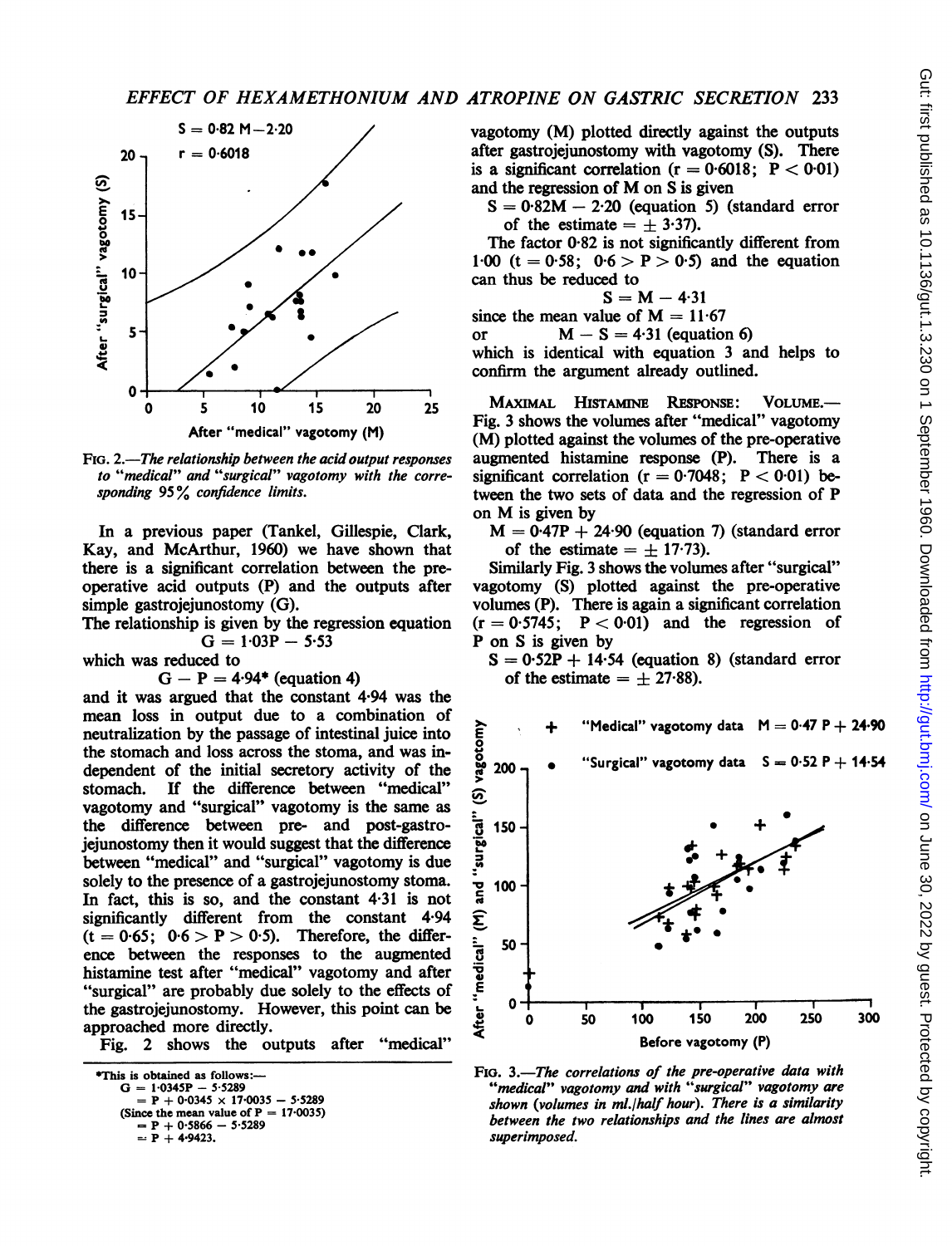Once again there is an obvious similarity between the two equations and, on the graph, the lines are almost superimposed. The regression coefficients 0.47 and 0.52 are not significantly different from each other (t =  $0.44$ ;  $0.7 > P > 0.6$ ) and suggest that "medical" vagotomy causes a reduction of 53 $\%$  and "surgical" vagotomy produces <sup>a</sup> reduction of <sup>48</sup> % in the pre-operative volumes, with a further constant reduction of about 10 ml.

Again we may calculate the actual individual differences  $(M - S)$  and may compare them directly with the corresponding pre-operative volume (P). The regression of  $(M - S)$  on P is given by

 $M-S = 1.70 - 0.6 (P - 166.5)$ 

Since 0-06 is not significantly different from zero this becomes

$$
M-S = 1.70 \text{ (equation 9)}
$$

This may also be obtained by subtracting equation <sup>8</sup> from equation 7. In our previous paper (Tankel et al., 1960) we have already shown that in the response to the augmented histamine test there is a significant correlation between pre-operative volume  $(P)$  and the volume after gastroiejunostomy  $(G)$ , the relationship being given by the equation

which was reduced to

 $P - G = 3.47$  (equation 10)

 $G = 1.23P - 39.21$ 

and there is no significant difference between the constants 3.47 and 1.70 (t = 0.23; 0.9 > P > 0.8). This suggests that gastrojejunostomy explains the difference between "medical" and "surgical" vagotomy as far as volume is concerned.

This point can also be approached more directly. Fig. 4 shows the volumes after "surgical" vagotomy



FIG. 4.—The relationship between the volume responses to "medical" and "surgical" vagotomy with the corresponding 95% confidence limits.

(S) plotted against the volumes following "medical"<br>vagotomy (M). The correlation is significant The correlation is significant  $(r = 0.6113; P < 0.01)$  and the regression equation of M on <sup>S</sup> is given by

 $S = 0.83$  M + 15.63 (equation 11) (standard error of the estimate  $= \pm 26.95$ ).

The correlation coefficient of 0.83 for volume is almost identical with the correlation coefficient of 0.82 for acid output, and, like it, is not significantly different from  $1.00$   $(t = 0.55; 0.6 > P > 0.5)$ . Proceeding on this assumption, therefore, the formula may be reduced to

$$
S = M - 1.70
$$

or  $M - S = 1.70$  (equation 12)

which is identical with equation 9 which has already been deduced by a different method.

SPONTANEOUS SECRETION.-Hexamethonium and atropine effect a gradual reduction in spontaneous secretion during the subsequent hour; achlorhydria resulted in 12 patients, and near achlorhydria in the remaining eight patients in the final 15-minute period (Table III). The final 15-minute period has, therefore, been taken to represent the effect of "medical" vagotomy on the spontaneous secretory rate. The mean reduction in the acid output is  $98.7\%$ .

Following "surgical" vagotomy there was also a considerable and invariable reduction in the spontaneous acid output (mean  $78.3\%$ ) but in only seven patients did achlorhydria result, and in only two other patients was the level found to be as low as that produced after "medical" vagotomy. "Medical" vagotomy, therefore, produced a more profound reduction in the spontaneous acid gastric output than did "surgical" vagotomy, and this difference is statistically significant  $(P < 0.01)$ .

When the volumes are considered (Table IV), there is an invariable drop in secretion following "medical" vagotomy but the volume was increased in <sup>11</sup> of the 20 patients after "surgical" vagotomy so that the mean difference was only  $4.3\%$ . Since there is still a big reduction in acid output, the failure of "surgical" vagotomy to reduce the volume may be due to the reflux of bile and duodenal juice into the stomach. This is borne out by the fact that bile was present in the post-operative specimens of spontaneous secretion in 18 out of 20 patients.

The correlations between the pre-operative data (P) and the "surgical" vagotomy data (S) on the one hand and between the pre-operative data (P) and the "medical" vagotomy data (M) on the other hand for both volume and acid output were not significant. This was due to the fact that volumes and acid outputs were reduced to such low levels after both "medical" and "surgical" vagotomy that measurement was difficult and the associated error high.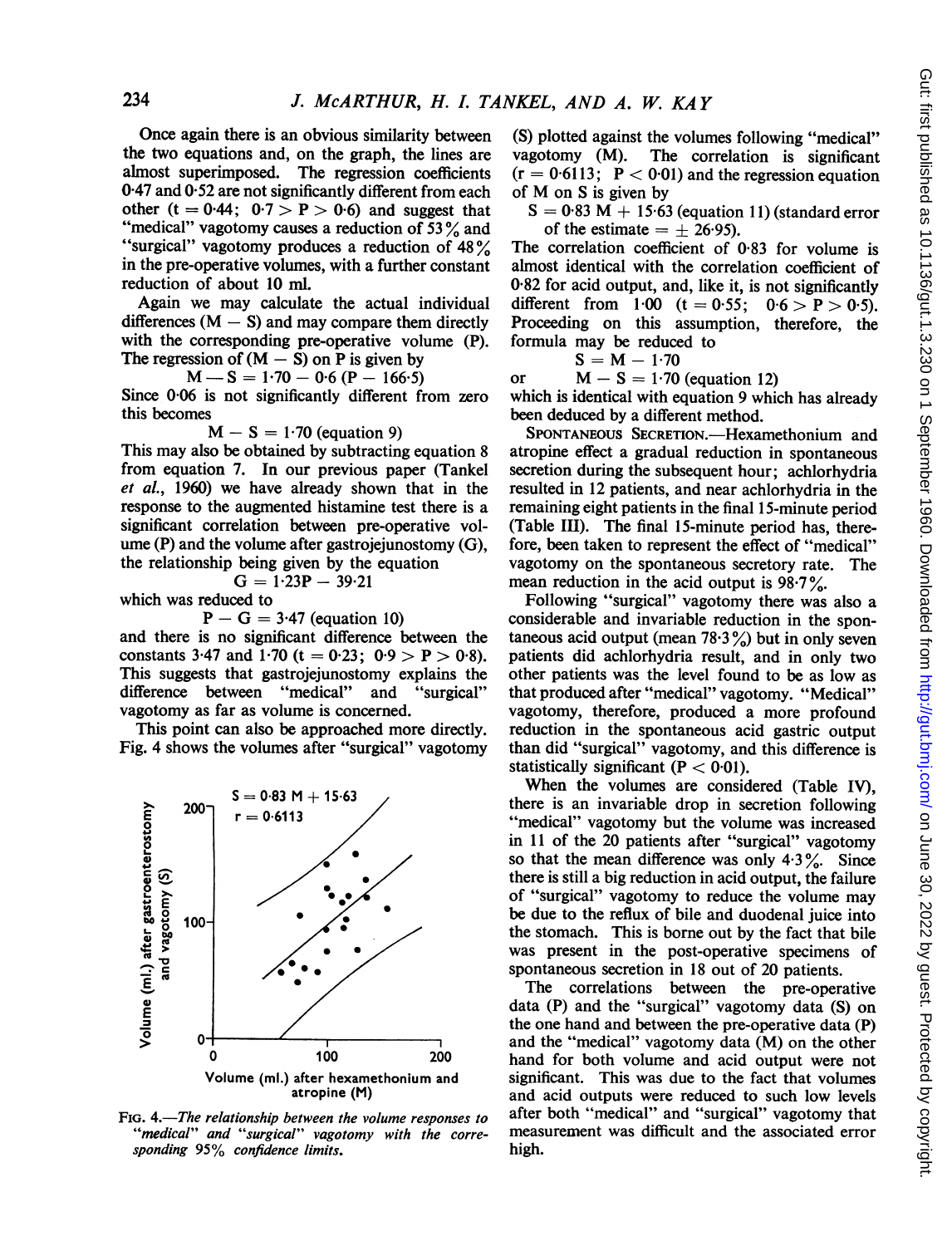| Patient<br>No.                                                                  | Before<br>Vagotomy<br>(P)                                                                                                                                                                    | After†<br>"Medical"<br>Vagotomy<br>(M)                                                                                                                                                                       | ℅<br>Reduction                                                                                                                                                                                                         | After<br>"Surgical"<br>Vagotomy<br>(S)                                                                                                                                                           | $%$ Reduction                                                                                                                                                                                                     |
|---------------------------------------------------------------------------------|----------------------------------------------------------------------------------------------------------------------------------------------------------------------------------------------|--------------------------------------------------------------------------------------------------------------------------------------------------------------------------------------------------------------|------------------------------------------------------------------------------------------------------------------------------------------------------------------------------------------------------------------------|--------------------------------------------------------------------------------------------------------------------------------------------------------------------------------------------------|-------------------------------------------------------------------------------------------------------------------------------------------------------------------------------------------------------------------|
| 8<br>9<br>10<br>11<br>12<br>13<br>14<br>15<br>16<br>17<br>$\frac{18}{19}$<br>20 | $5 - 60$<br>$1 - 88$<br>0.72<br>$3 - 13$<br>1.56<br>0.94<br>1.76<br>$1 - 61$<br>$1 - 85$<br>4.82<br>2.36<br>$3 - 45$<br>$3 - 88$<br>2.73<br>$3 - 67$<br>4.73<br>4.58<br>0.69<br>2.82<br>4.70 | $0 - 00$<br>$0 - 02$<br>$0 - 00$<br>0.17<br>$0 - 00$<br>$0 - 00$<br>$0 - 00$<br>$0 - 00$<br>0.00<br>0.00<br>$0 - 00$<br>0.05<br>$0 - 00$<br>0.13<br>0.24<br>0.09<br>0.16<br>$0 - 00$<br>$0 - 03$<br>$0 - 00$ | $100 - 0$<br>98.9<br>$100 - 0$<br>94.6<br>100.0<br>$100 - 0$<br>$100 - 0$<br>$100 - 0$<br>$100 - 0$<br>100.0<br>$100-0$<br>$98 - 6$<br>$100 - 0$<br>$95 - 2$<br>93.5<br>$98 - 1$<br>96.5<br>100.0<br>98.9<br>$100 - 0$ | 0.19<br>$1 - 27$<br>0.00<br>0.39<br>0.13<br>$0 - 00$<br>1.31<br>0.92<br>0.53<br>0.48<br>$0 - 00$<br>$0 - 01$<br>0.81<br>$0 - 00$<br>0.93<br>$0 - 00$<br>0.92<br>$0 - 00$<br>$0 - 00$<br>$0 - 43$ | 96.6<br>$32 - 4$<br>$100 - 0$<br>87.5<br>$91 - 7$<br>$100 - 0$<br>$25 - 6$<br>42.9<br>$71 - 4$<br>$90 - 0$<br>$100 - 0$<br>99.7<br>$79 - 1$<br>$100-0$<br>74.7<br>$100 - 0$<br>79.9<br>100.0<br>$100 - 0$<br>90.9 |
| Arithmetic mean<br>Geometric mean<br>$\pm$ S.D.                                 | $2 - 874$<br>1.54                                                                                                                                                                            | 0.044<br>0.075                                                                                                                                                                                               | $98 - 7$<br>$98 - 7$                                                                                                                                                                                                   | 0.42<br>0.47                                                                                                                                                                                     | $83 - 1$<br>78.3                                                                                                                                                                                                  |

TABLE III EFFECT OF "MEDICAL" AND "SURGICAL" VAGOTOMY ON SPONTANEOUS SECRETION\*

\* Acid output is expressed in mEq./half hour. t Estimated on the secreting rate one hour after the injections of hexamethonium and atropine.

TABLE IV EFFECT OF "MEDICAL" AND "SURGICAL" VAGOTOMY ON SPONTANEOUS SECRETION\*

| Patient<br>No.                                                                  | Before<br>Vagotomy<br>(P)                                                                                                                                                                            | After†<br>"Medical"<br>Vagotomy<br>(M)                                                                                                                                                      | $%$<br>Reduction                                                                                                                                                                                                 | After<br>"Surgical"<br>Vagotomy<br>(S)                                                                                                                                                               | $\frac{\%}{\%}$                                                                                                                                                                                                                                   |
|---------------------------------------------------------------------------------|------------------------------------------------------------------------------------------------------------------------------------------------------------------------------------------------------|---------------------------------------------------------------------------------------------------------------------------------------------------------------------------------------------|------------------------------------------------------------------------------------------------------------------------------------------------------------------------------------------------------------------|------------------------------------------------------------------------------------------------------------------------------------------------------------------------------------------------------|---------------------------------------------------------------------------------------------------------------------------------------------------------------------------------------------------------------------------------------------------|
| 8<br>9<br>10<br>11<br>12<br>$\frac{13}{14}$<br>15<br>16<br>17<br>18<br>19<br>20 | 69.5<br>$35 - 5$<br>29.0<br>67.5<br>$37 - 5$<br>$30 - 0$<br>58.0<br>48.5<br>$36 - 0$<br>$83 - 5$<br>$52 - 0$<br>$58 - 5$<br>$53 - 5$<br>48-0<br>73.5<br>$58 - 5$<br>73.5<br>39.5<br>$58 - 5$<br>74.0 | $3-0$<br>$2 - 0$<br>$1-0$<br>$14 - 0$<br>$1-0$<br>$4 - 0$<br>$1-0$<br>4.0<br>6.0<br>$2 - 0$<br>$1-0$<br>$2 - 0$<br>12.0<br>4.0<br>$20 - 0$<br>$4-0$<br>5.0<br>$2 - 0$<br>$2 - 0$<br>$2 - 0$ | $95 - 7$<br>$94 - 4$<br>$96 - 6$<br>79.3<br>97.3<br>$86 - 7$<br>98.3<br>$91 - 8$<br>$83 - 3$<br>$97 - 6$<br>$98 - 1$<br>$96 - 6$<br>77.6<br>$91 - 7$<br>$72 - 8$<br>$93 - 2$<br>$93 - 2$<br>94.9<br>96.6<br>97.3 | $52 - 5$<br>40.5<br>$83 - 0$<br>$36 - 0$<br>$39 - 0$<br>$35 - 5$<br>46.5<br>$68 - 5$<br>49.5<br>81.5<br>$22 - 0$<br>$21 - 5$<br>58-0<br>62.5<br>77.0<br>57.5<br>76.0<br>66.5<br>$21 - 5$<br>$36 - 0$ | $-24.5$<br>$14 - 1$<br>$^{+}$<br>$+186-2$<br>$46 - 7$<br>4.0<br>┿<br>18.3<br>$19 - 8$<br>$41 - 2$<br>37.5<br>2.4<br>$57 - 7$<br>63.2<br>$8-4$<br>$30 - 2$<br>$4 - 8$<br>┿<br>1.7<br>$3 - 4$<br>$\ddot{}$<br>$68 - 4$<br>$63 - 2$<br>$51 - 4$<br>- |
| Arithmetic mean<br>Geometric mean<br>$\pm$ S.D.                                 | 54.2<br>16.58                                                                                                                                                                                        | $4 - 6$<br>5.16                                                                                                                                                                             | $91 - 7$<br>91.3                                                                                                                                                                                                 | $51 - 6$<br>$20 - 51$                                                                                                                                                                                | $+ 4.3$                                                                                                                                                                                                                                           |

\* Volume is expressed in ml./half hour.

<sup>t</sup> Estimated on the secreting rate one hour after the injection of hexamethonium and atropine.

#### **DISCUSSION**

Both "medical" vagotomy and "surgical" vagotomy have a profound inhibitory effect on the volume and the acid output of spontaneous secretion and the augmented histamine response.

As regards spontaneous secretion, this profound inhibition, which resulted in complete achlorhydria or near achlorhydria in all of the 20 patients after "medical" vagotomy and in nine patients after

"surgical" vagotomy, was significant but precluded the demonstration of correlations.

However, significant correlations were obtained between the groups of responses to the augmented histamine test. It has already been argued from regression equations <sup>1</sup> and 2 that "surgical" vagotomy produces a reduction of 60% in acidity and "medical" vagotomy a reduction of 56%, and that the differences between these percentages is not